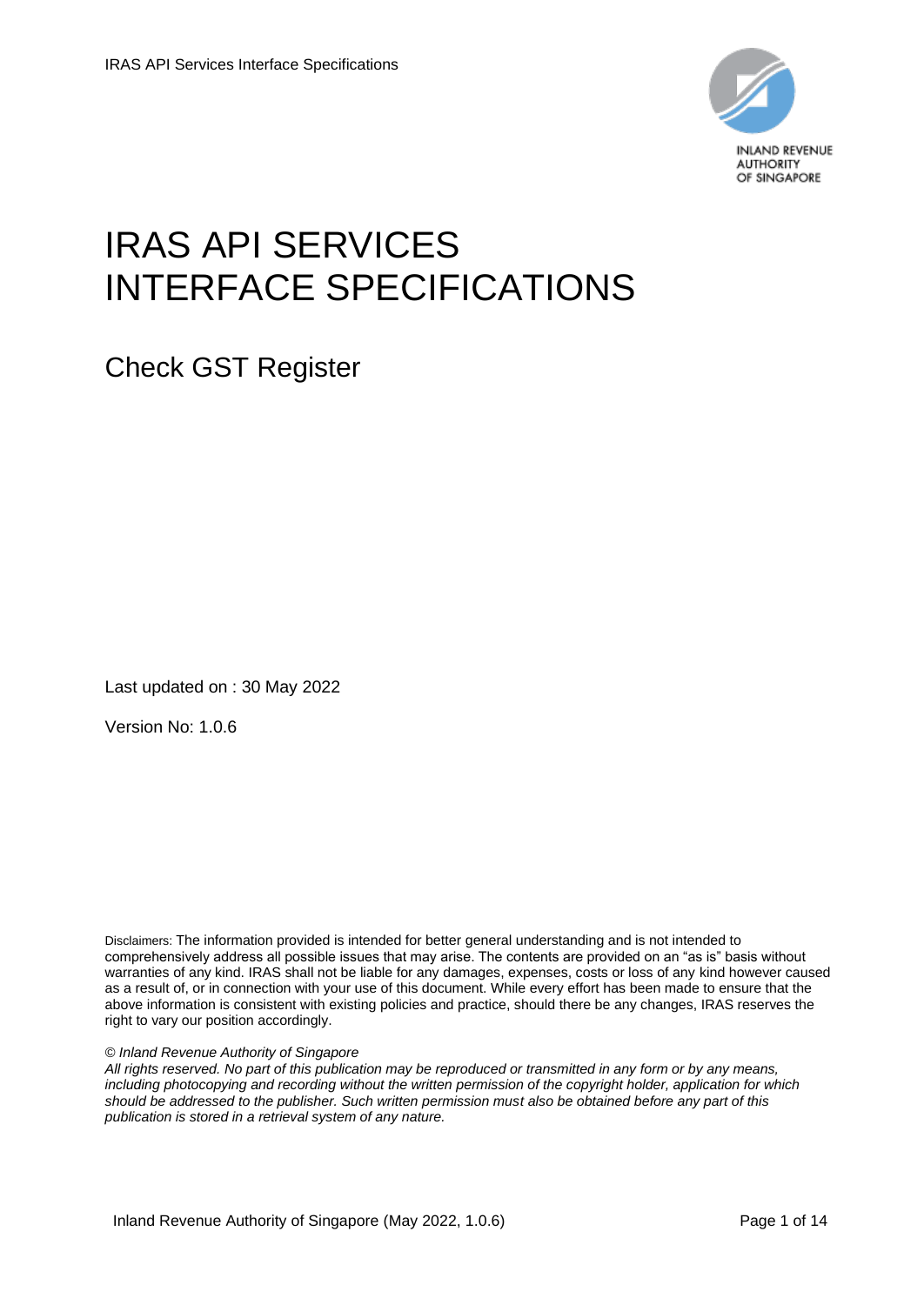# **Version Control**

#### **Version History**

| -<br><b>Revision Date</b> | <b>Version</b><br><b>Number</b> | <b>Change Log Summary</b>        |
|---------------------------|---------------------------------|----------------------------------|
| 30 May 2022               | 1.0.6                           | Added Remark in Response Payload |
|                           |                                 |                                  |
|                           |                                 |                                  |
|                           |                                 |                                  |
|                           |                                 |                                  |
|                           |                                 |                                  |
|                           |                                 |                                  |
|                           |                                 |                                  |
|                           |                                 |                                  |
|                           |                                 |                                  |
|                           |                                 |                                  |

*© Inland Revenue Authority of Singapore*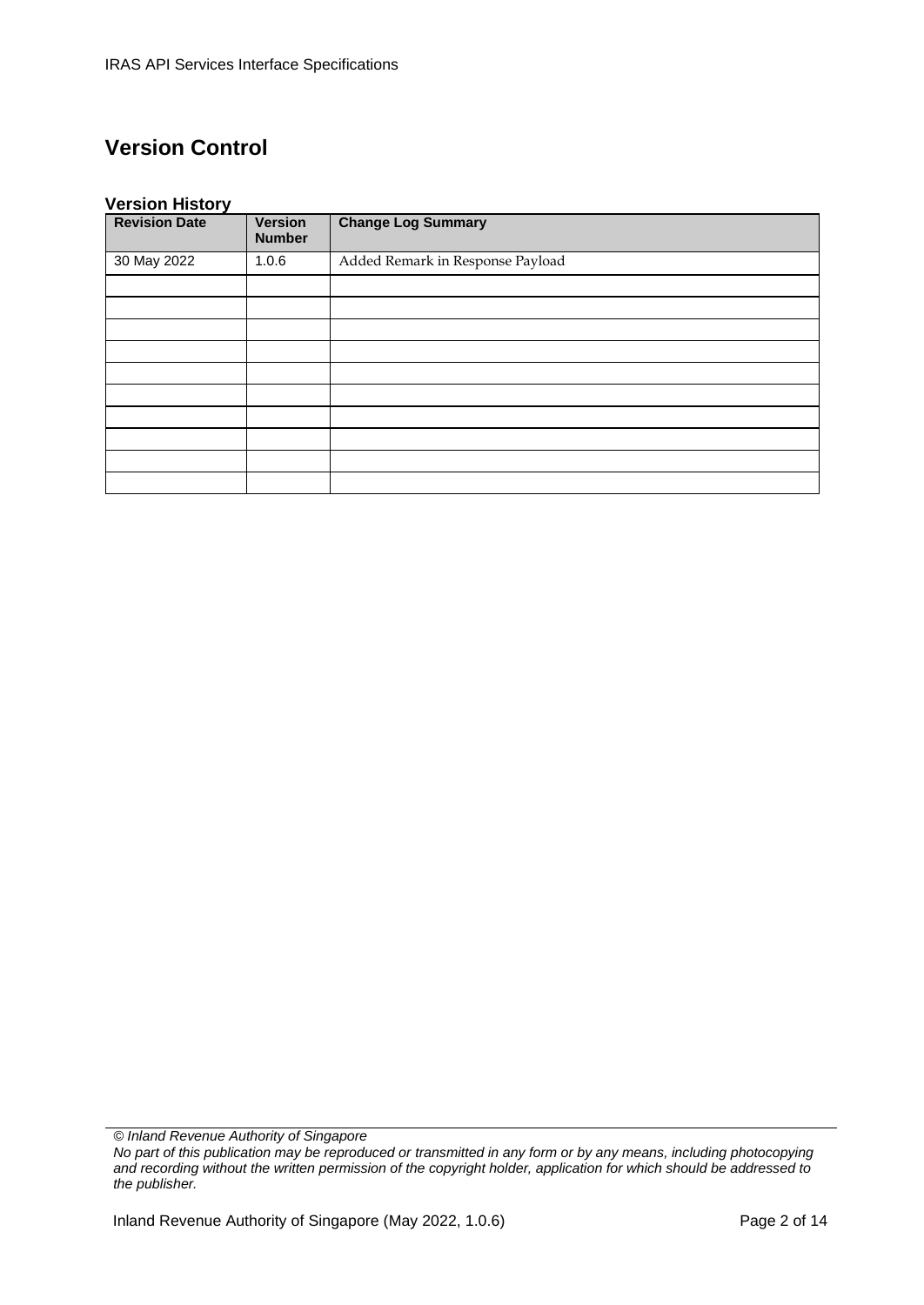# **Table of Contents**

| 1. |     |  |
|----|-----|--|
| 2. |     |  |
| 3. |     |  |
|    | 3.1 |  |
|    | 3.2 |  |
|    | 3.3 |  |
|    | 3.4 |  |
|    | 3.5 |  |
|    | 3.6 |  |
|    | 3.7 |  |
| 4. |     |  |
|    | 4.1 |  |
|    | 4.2 |  |
|    | 4.3 |  |
|    | 4.4 |  |
|    |     |  |
| 5. |     |  |
| 6. |     |  |

© Inland Revenue Authority of Singapore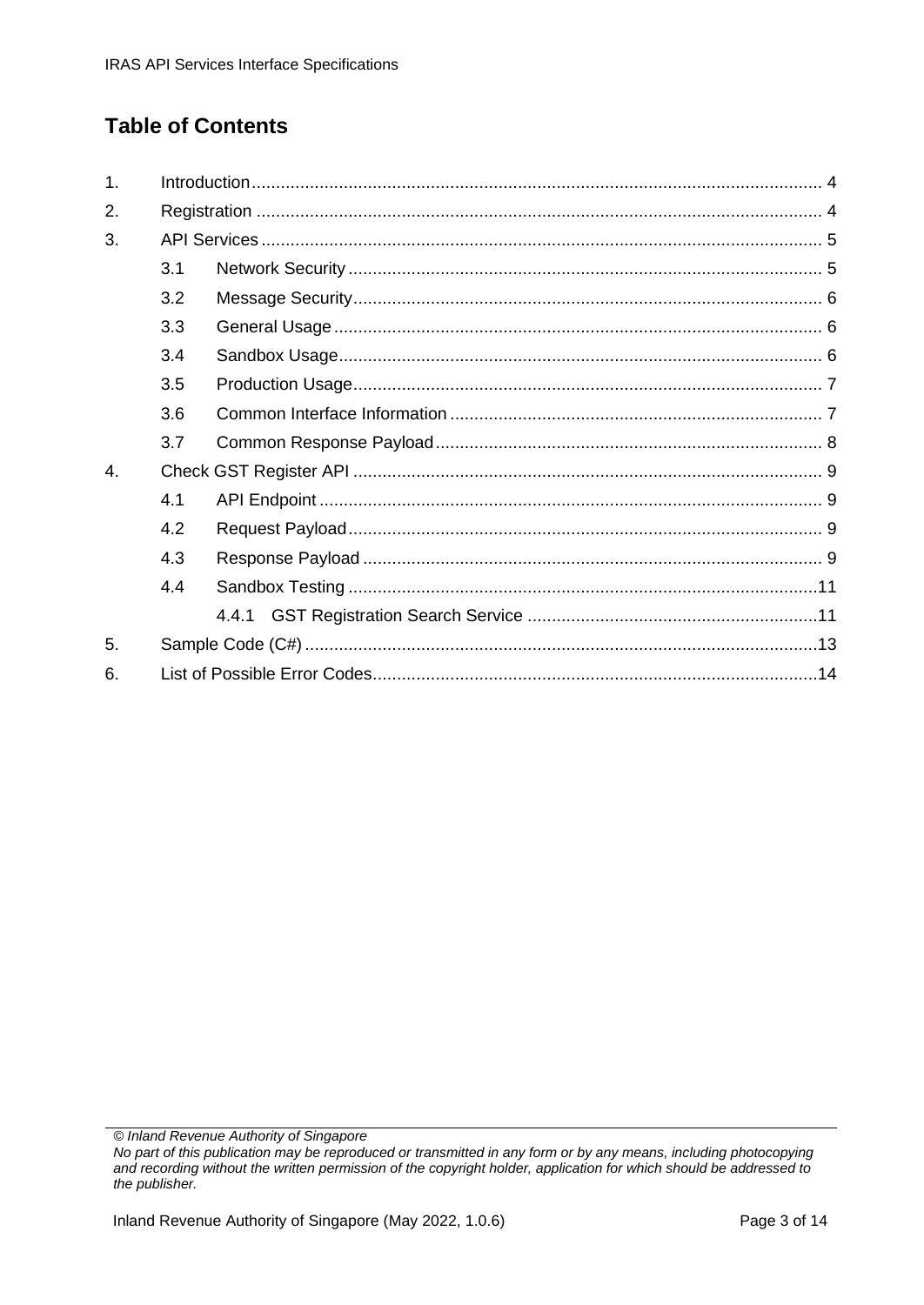# <span id="page-3-0"></span>**1. Introduction**

The Inland Revenue Authority of Singapore (IRAS) provides application programming interface (API) services to allow application developers to submit and retrieve tax related matters using HTTP requests. Most of the APIs will be in the form of a JSON web service which reduces client/server coupling and thus enabling easier integration between IRAS' services with external developers.

While some services require a simple GET, others may be secured and require credentials that can be passed via HTTP header parameters which are as follows :

| <b>X-IBM-Client-Id</b>     | String containing the client ID of the application invoking IRAS API.<br>This value will be provided to the application vendor by IRAS.<br>E.g. a1234b5c-1234-abcd-efgh-a1234b5cdef               |
|----------------------------|---------------------------------------------------------------------------------------------------------------------------------------------------------------------------------------------------|
| <b>X-IBM-Client-Secret</b> | String containing the client secret of the application invoking IRAS<br>API. This value will be provided to the application vendor by IRAS.<br>E.g. a12345bC67e8fG9a12345bC67e8fG9a12345bC67e8fG9 |

This document serves as a guide for developers to consume IRAS API services.

#### <span id="page-3-1"></span>**2. Registration**

Developers are required to test APIs in the Sandbox environment first, before using them in Production. Create a developer account at<https://apisandbox.iras.gov.sg/> to subscribe to IRAS APIs for Sandbox Testing, and a developer account at<https://apiservices.iras.gov.sg/> to subscribe to IRAS APIs for Production use.

A computer-generated email will be sent to the subscriber's email account for account activation of the API Marketplace.

Refer to<https://go.gov.sg/iras-apiuserguide> for more details on how to get started.

*<sup>©</sup> Inland Revenue Authority of Singapore*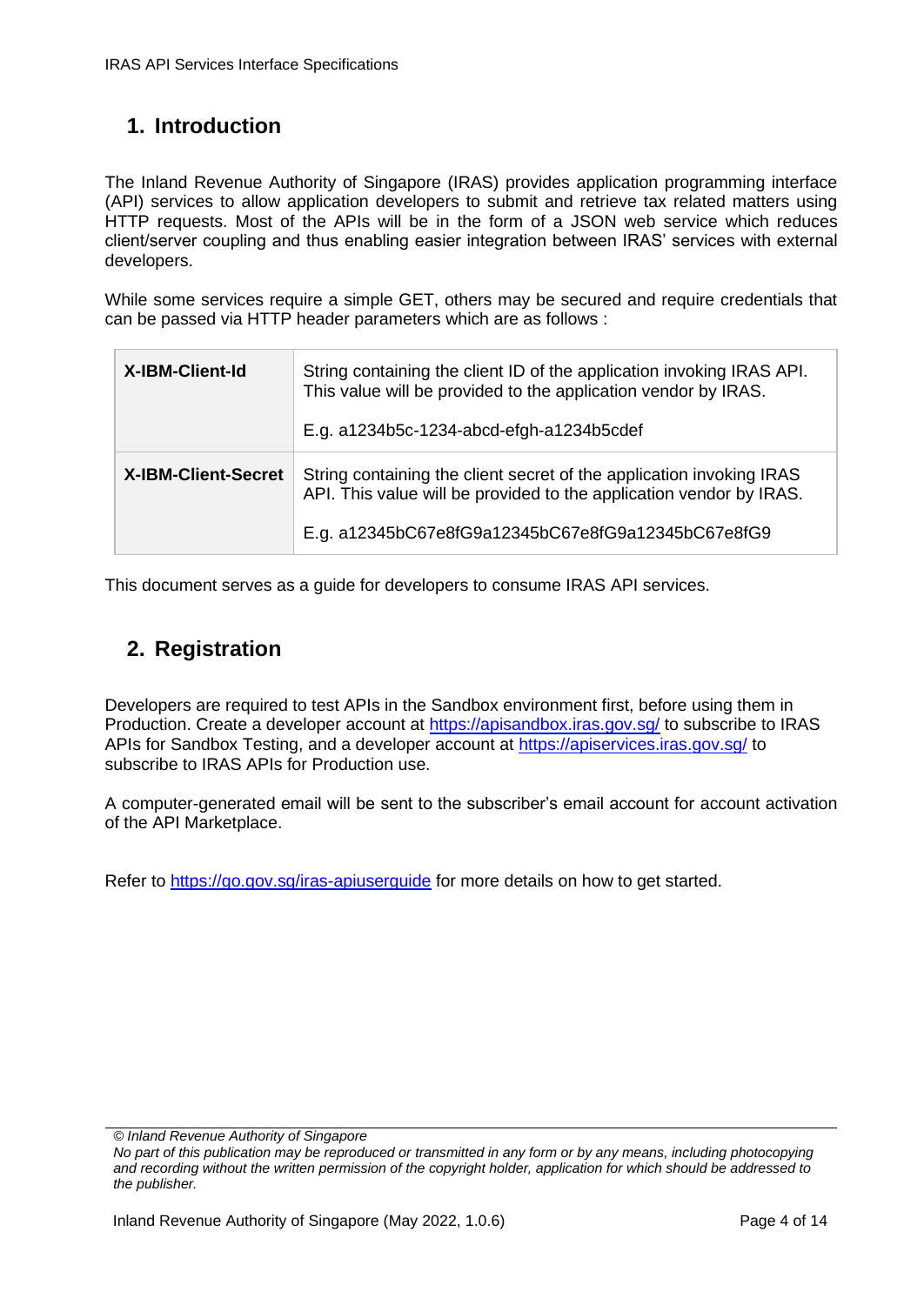# <span id="page-4-0"></span>**3. API Services**

The following sections describe the request and response for each of the API services.

The table below shows the list of Check GST Register API services currently available in IRAS.

| <b>Name of API</b><br><b>Service</b>                                                                               | <b>Description</b>                                                                                       | <b>Endpoint</b>                                                                                              |
|--------------------------------------------------------------------------------------------------------------------|----------------------------------------------------------------------------------------------------------|--------------------------------------------------------------------------------------------------------------|
| <b>Check GST</b><br>The Check GST<br><b>Register API</b><br><b>Register API</b><br>enables you to<br>check whether | For Sandbox Testing:<br>https://apisandbox.iras.gov.sg/iras/sb/GSTListing/<br><b>SearchGSTRegistered</b> |                                                                                                              |
|                                                                                                                    | businesses are<br>GST-registered<br>based on their GST<br>registration<br>number, UEN or<br>NRIC.        | For Production Usage:<br>https://apiservices.iras.gov.sg/iras/prod/GSTListing/<br><b>SearchGSTRegistered</b> |

### <span id="page-4-1"></span>**3.1 Network Security**

The API endpoint has to be triggered from a Server-to-Server connection. Transport Layer Security (TLS) and IP Whitelisting will be used to secure end-to-end communications between the server invoking the API and IRAS API Gateway.

Your server, software or application must be able to:

- 1. Support the following protocols: HTTP/2, TLS 1.2/1.3, and
- 2. Trigger HTTP/GET and HTTP/POST requests.

*<sup>©</sup> Inland Revenue Authority of Singapore* 

*No part of this publication may be reproduced or transmitted in any form or by any means, including photocopying and recording without the written permission of the copyright holder, application for which should be addressed to the publisher.*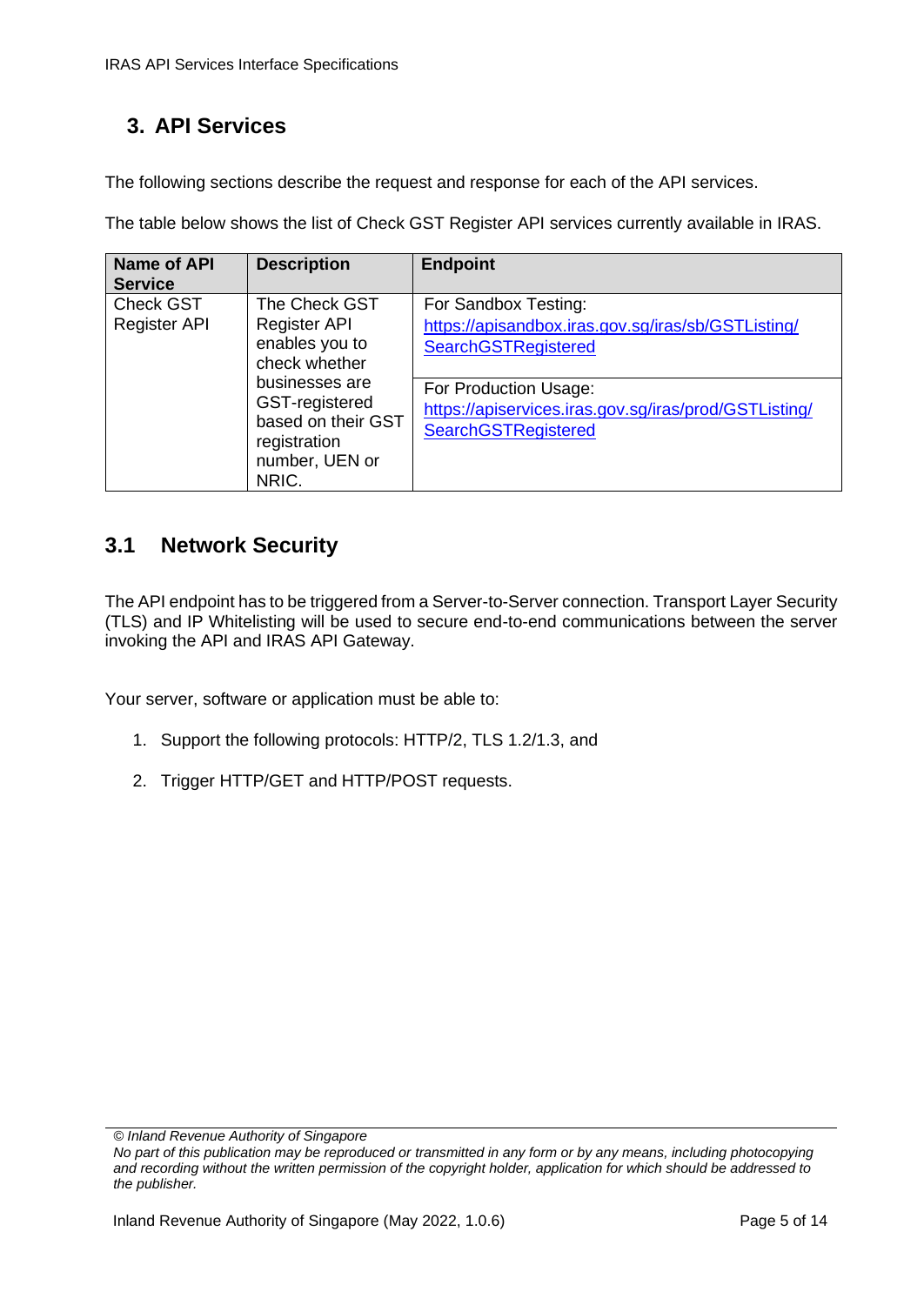# <span id="page-5-0"></span>**3.2 Message Security**

The following parameters must be populated in the HTTP header:

| <b>X-IBM-Client-Id</b>     | String containing the client ID of the application invoking IRAS API.<br>This value will be provided to the application vendor by IRAS.     |
|----------------------------|---------------------------------------------------------------------------------------------------------------------------------------------|
| <b>X-IBM-Client-Secret</b> | String containing the client secret of the application invoking IRAS API.<br>This value will be provided to the application vendor by IRAS. |
| <b>Content-Type</b>        | application/json                                                                                                                            |

Sample HTTP Header in a HTTP Post Request

```
POST /iras/prod/eStamp/SalePurchaseBuyers HTTP/1.1 
Host: https://apiservices.iras.gov.sg 
X-IBM-Client-Id: 40e7be2f-0b4f-4985-bcc9-cdfd38c5b5c8 
X-IBM-Client-Secret: vD0kR8iT3kR1hB8dP1qS3hC4lJ1aA1fV4pQ0uW0hI3uI5bW4rU 
Content-Type: application/json 
Accept: application/json
```
### <span id="page-5-1"></span>**3.3 General Usage**

<span id="page-5-2"></span>Each API request payload is limited to 2 MB in total data size.

### **3.4 Sandbox Usage**

Approval **is required** to use this service in the Sandbox environment.

API services in the Sandbox environment are designed to mimic the Production environment so that developers can perform integration tests on the API before consuming actual data from the Production environment.

You are required to perform Sandbox Testing before you can use the API in Production. Refer to the Sandbox Testing section below for a list of tests to perform in Sandbox

*<sup>©</sup> Inland Revenue Authority of Singapore*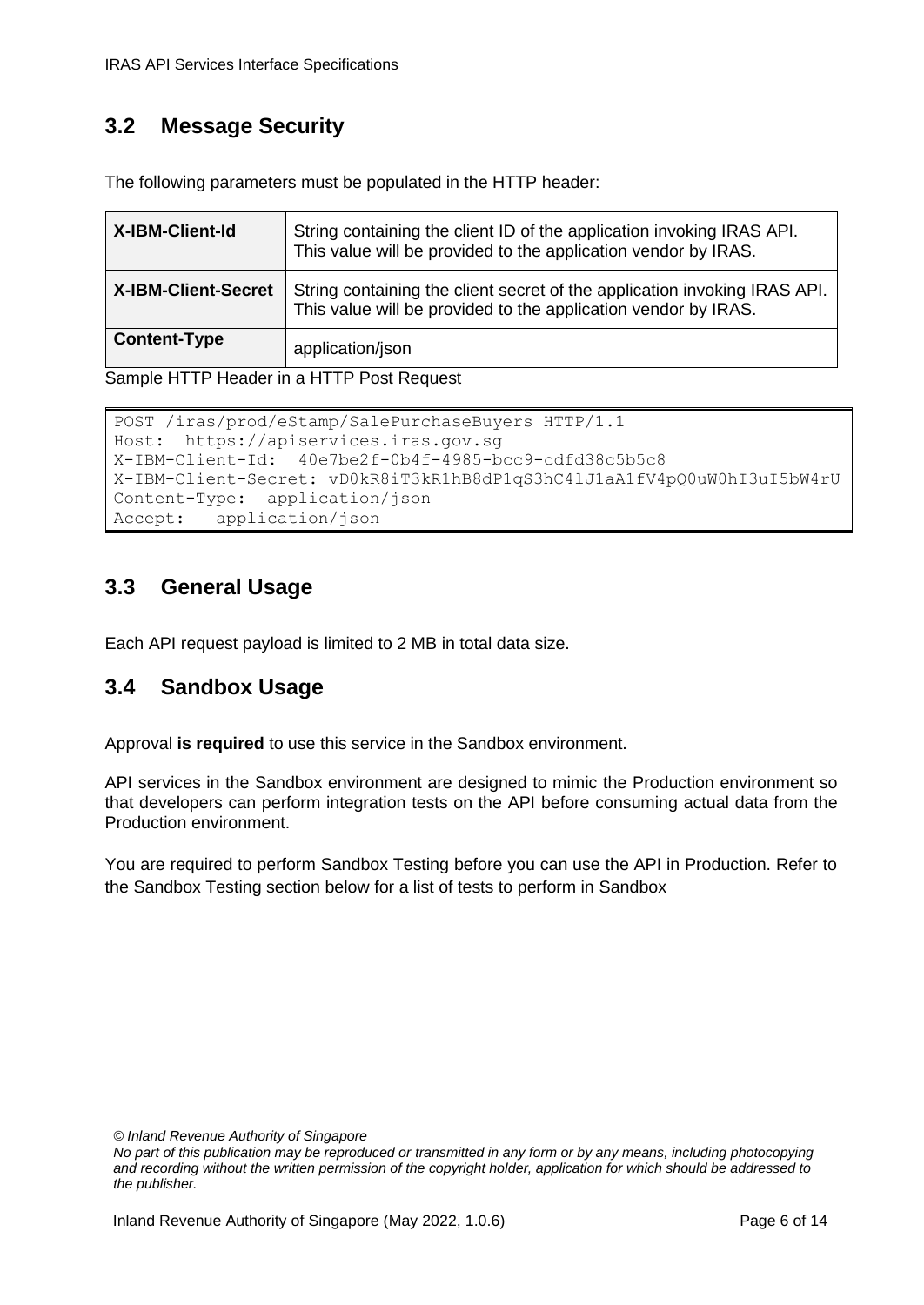# <span id="page-6-0"></span>**3.5 Production Usage**

Approval **is required** to use this service in the Production environment.

Subscribe to the API Plan to request for approval. An email notification will be sent to your registered email when your request has been processed. If approval is granted by IRAS, the client application can successfully consume the API.

Use of IRAS API(s) are governed by th[e Additional API Terms of Use](https://apiservices.iras.gov.sg/iras/devportal/pages/terms-use) found at the API Marketplace.

The use of IRAS API(s) in the Production environment is only intended for the purpose as indicated in the API service description. Any other forms of use, **including all forms of tests**, are strictly prohibited. In the event such activities are found to have occurred in the Production environment, you will be deemed to have breached the API Terms of Use, which may result in the suspension or termination of your account.

#### <span id="page-6-1"></span>**3.6 Common Interface Information**

- JSON is case sensitive by specifications.
- All date strings are to be represented in compliance to the [ISO-8601](https://www.w3.org/TR/NOTE-datetime) standard.
- All string fields are subject to validation of the following acceptable characters that is allowed (in red):
	- o [a-zA-Z0-9'@#()\-,./&+\_ ] (**Note**: whitespace is included)
- All properties follow the camel-case convention.
- Unless stated as optional, all JSON object properties must be specified.
- Unless otherwise specified, all JSON services are invoked using HTTP verb POST.
- All input data format are as specified like the following:

| <b>Data Type and Size</b> | <b>Description</b>                                     | <b>Example</b> |
|---------------------------|--------------------------------------------------------|----------------|
| String $(12)$             | A string containing maximum 12<br>characters.          | "180084010K"   |
| Number(4)                 | A numeric value containing maximum 4<br>whole numbers. | 1990           |

*<sup>©</sup> Inland Revenue Authority of Singapore* 

*No part of this publication may be reproduced or transmitted in any form or by any means, including photocopying and recording without the written permission of the copyright holder, application for which should be addressed to the publisher.*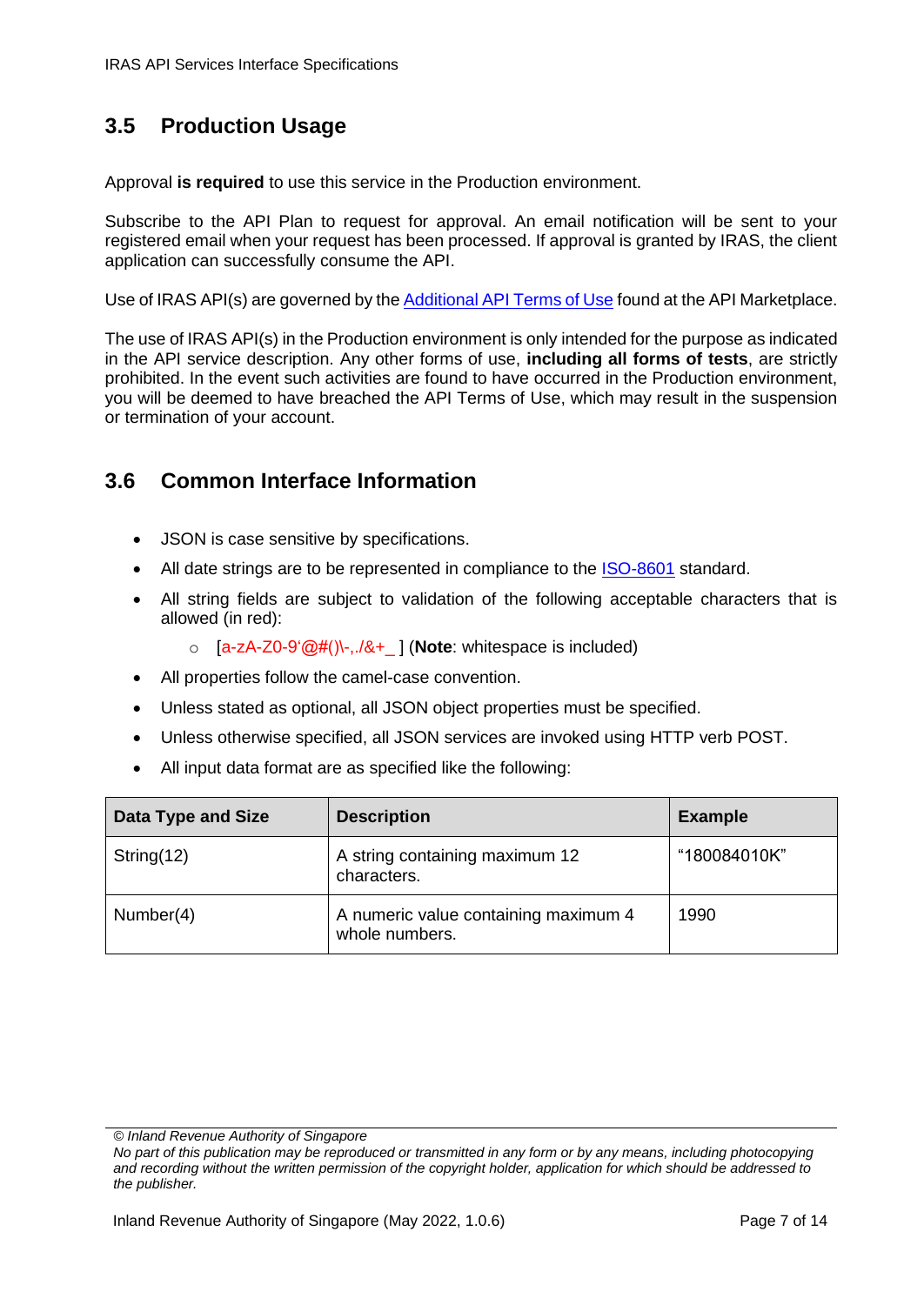# <span id="page-7-0"></span>**3.7 Common Response Payload**

| <b>Parameter Name</b>      | Data Type     | <b>Description</b>                                                                                                                                                |
|----------------------------|---------------|-------------------------------------------------------------------------------------------------------------------------------------------------------------------|
| data                       | Object        | The data property will be populated differently<br>based on the API that is being invoked.                                                                        |
| returnCode                 | Integer       | 10 : Success - The request was successfully<br>processed.                                                                                                         |
|                            |               | 20: Warning - The request was successfully<br>processed. However, there are non-fatal issues.<br>Please refer to the "info" object for diagnostic<br>information. |
|                            |               | 30 : Failure - The request was not processed.<br>Refer to "info" object for error information.                                                                    |
| info                       | Object        | This complex object holds any diagnostic<br>information that will allow developers to debug<br>their failed requests.                                             |
| info.message               | String        | Diagnostic message in the event of warning or<br>error.                                                                                                           |
| Info.messageCode           | Integer       | Integer code signifying the type of error or<br>warning.                                                                                                          |
|                            |               | 850300 : Request object is null - The incoming<br>JSON request is null.                                                                                           |
|                            |               | 850301 : Arguments error - There is an error with<br>one of the arguments provided.                                                                               |
|                            |               | 850302 : Generic error - There is an exception<br>within the service.                                                                                             |
|                            |               | 850303 : Service is inactive.                                                                                                                                     |
|                            |               | 850304 : Service is not authorized for usage<br>based on the provided credentials.                                                                                |
|                            |               | 850305 : Invalid test user - The input fields<br>provided are not valid for sandbox testing.                                                                      |
|                            |               | 850806 : Invalid document reference number -<br>The provided document reference number is not<br>found in our system.                                             |
|                            |               | 850807 : DRN does not match contracting party's<br>ID - The provided document reference number<br>does not match the contracting party's identity<br>number.      |
| info.fieldInfoList         | Array         | An array for FieldInfo objects.                                                                                                                                   |
| info.fieldInfoList.field   | <b>String</b> | Name of the field that resulted in a warning / error.                                                                                                             |
| Info.fieldInfoList.message | <b>String</b> | Diagnostic message provided to aid consumer's<br>developers.                                                                                                      |

All response payloads share the following common fields:

*© Inland Revenue Authority of Singapore*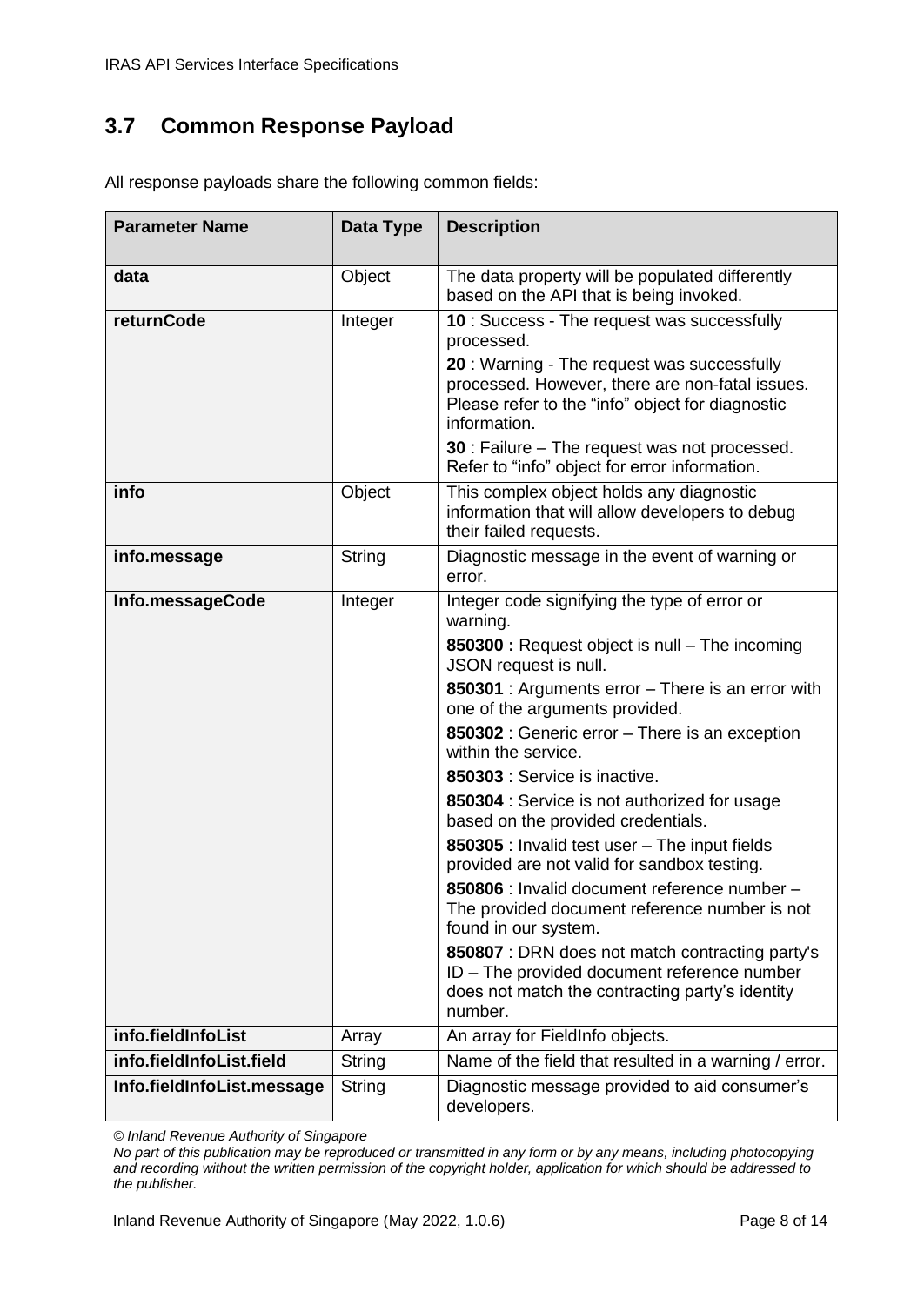# <span id="page-8-0"></span>**4. Check GST Register API**

## <span id="page-8-1"></span>**4.1 API Endpoint**

| <b>Method</b> | <b>Endpoint</b>                 |
|---------------|---------------------------------|
| <b>POST</b>   | /GSTListing/SearchGSTRegistered |

# <span id="page-8-2"></span>**4.2 Request Payload**

| <b>Parameter</b><br><b>Name</b> | Data Type (Max<br>Length) | <b>Mandatory /</b><br><b>Optional /</b><br><b>Conditional</b> | <b>Description</b>                                                                                               |
|---------------------------------|---------------------------|---------------------------------------------------------------|------------------------------------------------------------------------------------------------------------------|
| clientID                        | String                    | Optional                                                      | This has to match the client id that is<br>passed in via the HTTP headers                                        |
| regID                           | String                    | Mandatory                                                     | The ID of the GST-registered entity<br>(Search by Unique Entity Number/<br><b>GST Registration Number/ NRIC)</b> |

#### Request Payload Sample

```
{
   "clientID": "YOUR_CLIENT_ID",
   "regID": "200312345A"
}
```
### <span id="page-8-3"></span>**4.3 Response Payload**

| <b>Parameter Name</b>      | Data<br><b>Type</b> | <b>Description</b>                                                                                                                                            |
|----------------------------|---------------------|---------------------------------------------------------------------------------------------------------------------------------------------------------------|
| data                       | Object              | The object payload containing information about<br>the GST registered entity.                                                                                 |
| data.name                  | String              | The name of the organisation or company.<br>(Note: will not be provided if the regID is NRIC or<br>GST Registration Number of individual sole-<br>proprietor) |
| data.gstRegistrationNumber | String              | The GST Registration Number.                                                                                                                                  |
| data.registrationId        | <b>Number</b>       | The ID of the GST-registered entity.<br>(Note: will not be provided if the regID is a GST<br>Registration Number of individual sole-proprietor)               |
| data.RegisteredFrom        | String              | Date of registration, if any. Represented in ISO-<br>8601 string.                                                                                             |

*© Inland Revenue Authority of Singapore*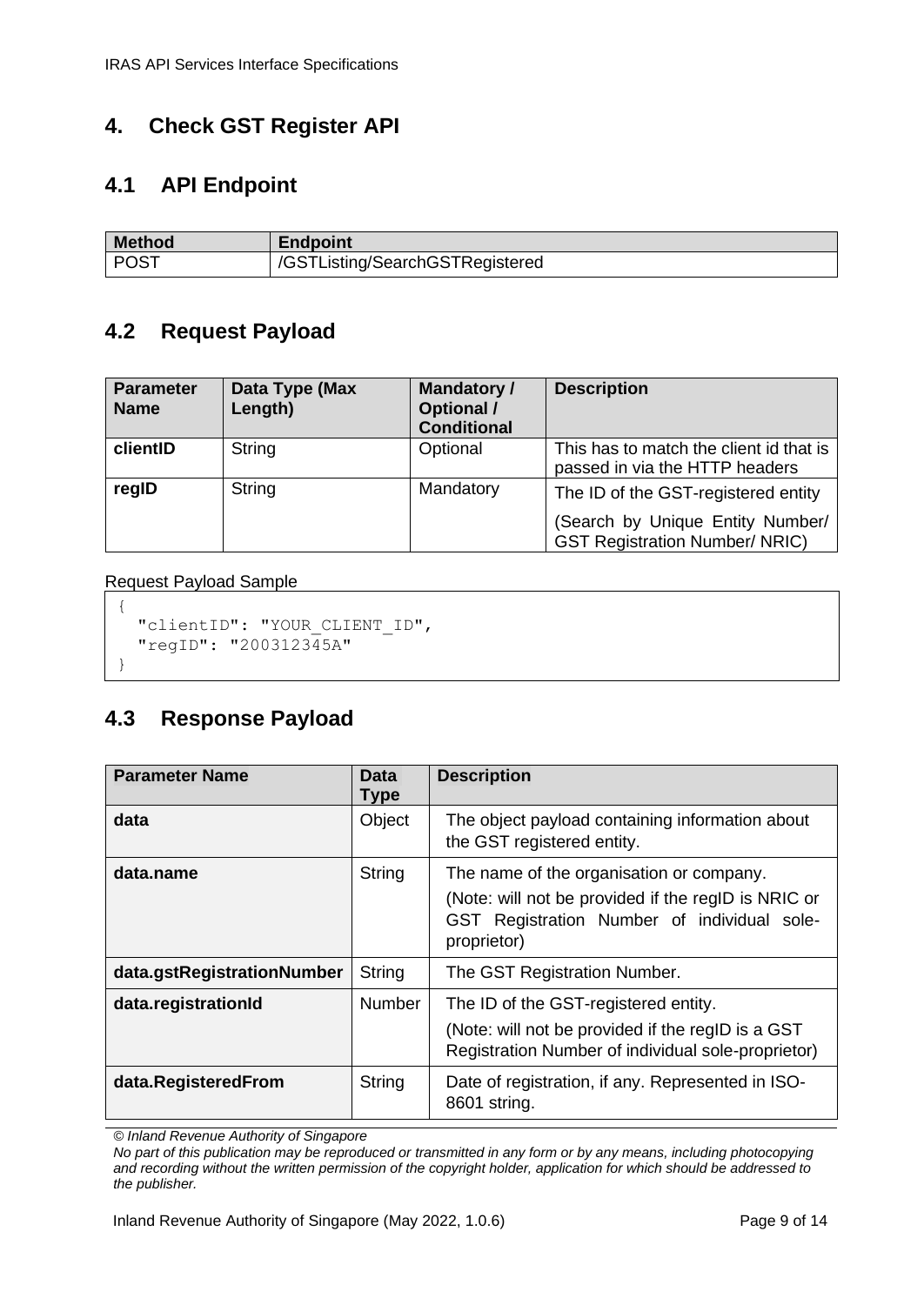| data.RegisteredTo          | <b>String</b> | Last Day of registration, if any. Represented in<br>ISO-8601 string. |
|----------------------------|---------------|----------------------------------------------------------------------|
| data.Status                | String        | Status of GST Registration.                                          |
| data.Remark                | <b>String</b> | Additional remarks, if any. If no remark, to show<br>dash " $-$ ".   |
| returnCode                 |               | As per Section 3.7                                                   |
| info                       |               |                                                                      |
| info.message               |               |                                                                      |
| Info.messageCode           |               |                                                                      |
| info.fieldInfoList         |               |                                                                      |
| info.fieldInfoList.field   |               |                                                                      |
| Info.fieldInfoList.message |               |                                                                      |

Successful response payload sample

```
{
  "returnCode": 10,
   "data": {
     "gstRegistrationNumber": "200312345A",
   "name": "MY_COMPANY_NAME",
    "registrationId": "200312345A",
    "RegisteredFrom": "1994-04-01T00:00:00",
    "Status": "Registered",
    "Remark": "Currently registered under Simplified Pay-Only Regime"
  },
  "info": {
     "fieldInfoList": []
   }
}
```
Error response payload sample

```
{
   "returnCode": 30,
   "info": {
     "fieldInfoList": [
       {
          "field": "regId",
          "message": "Value is not valid"
       }
     ],
     "message": "Arguments Error",
     "messageCode": 850301
   }
}
```
*© Inland Revenue Authority of Singapore*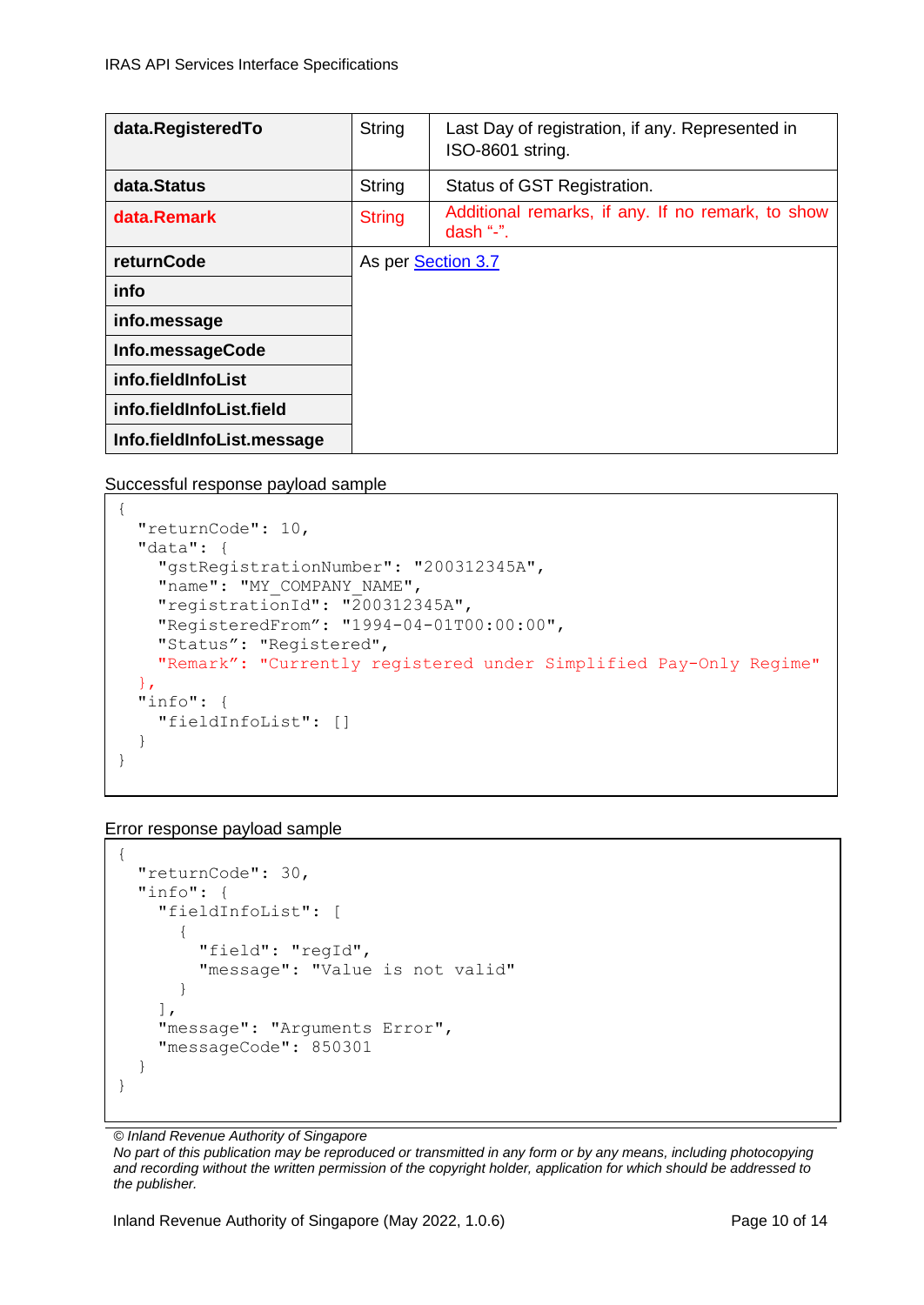## <span id="page-10-0"></span>**4.4 Sandbox Testing**

As explained in **Section 2**, developers can first create an account in the Sandbox environment to make API calls to our Sandbox URL. This allows the developers to mimic the characteristics of our production environment and create a simulated response from our API.

#### <span id="page-10-1"></span>**4.4.1 GST Registration Search Service**

| <u>Input</u>                                                               | <b>Expected Output</b>                                                                                                                                                                                                                                                                                                                          |
|----------------------------------------------------------------------------|-------------------------------------------------------------------------------------------------------------------------------------------------------------------------------------------------------------------------------------------------------------------------------------------------------------------------------------------------|
| "clientID":<br>"YOUR CLIENT ID",<br>"reqID": "T9100001B"<br>$\}$           | $\{$<br>"returnCode": $10,$<br>"data": $\{$<br>"gstRegistrationNumber": "M99600001J",<br>"registrationId": "T9100001B",<br>"RegisteredFrom": "2014-03-14T00:00:00",<br>"Status": "Registered",<br>"Remark": " Currently registered under Simplifed<br>Pay-Only Regime"<br>$\mathcal{L}$<br>"info": $\{$<br>"fieldInfoList": []<br>$\mathcal{F}$ |
| $\{$<br>"clientID":<br>"YOUR CLIENT ID",<br>"regID": " M99600001J"<br>$\}$ | "returnCode": 10,<br>"data": $\{$<br>"gstRegistrationNumber": "M99600001J",<br>"RegisteredFrom": "2014-03-14T00:00:00",<br>"Status": "Registered",<br>"Remark": $"$ -"<br>$\mathbf{r}$<br>"info": $\{$<br>"fieldInfoList": []<br>$\mathcal{F}$                                                                                                  |
| "clientID":<br>"YOUR CLIENT ID",<br>"regID": "95000002K"<br>$\}$           | "returnCode": 10,<br>"data": $\{$<br>"gstRegistrationNumber": "95000002K",<br>"name": "XXX",<br>"registrationId": "95000002K",<br>"RegisteredFrom": "1994-04-01T00:00:00",<br>"RegisteredTo": "1999-06-30T00:00:00",<br>"Status": "Deregistered",<br>" $Remark" : "=""$<br>$\}$ ,<br>$"info":$ {<br>"fieldInfoList": []<br>$\mathcal{F}$        |

*© Inland Revenue Authority of Singapore*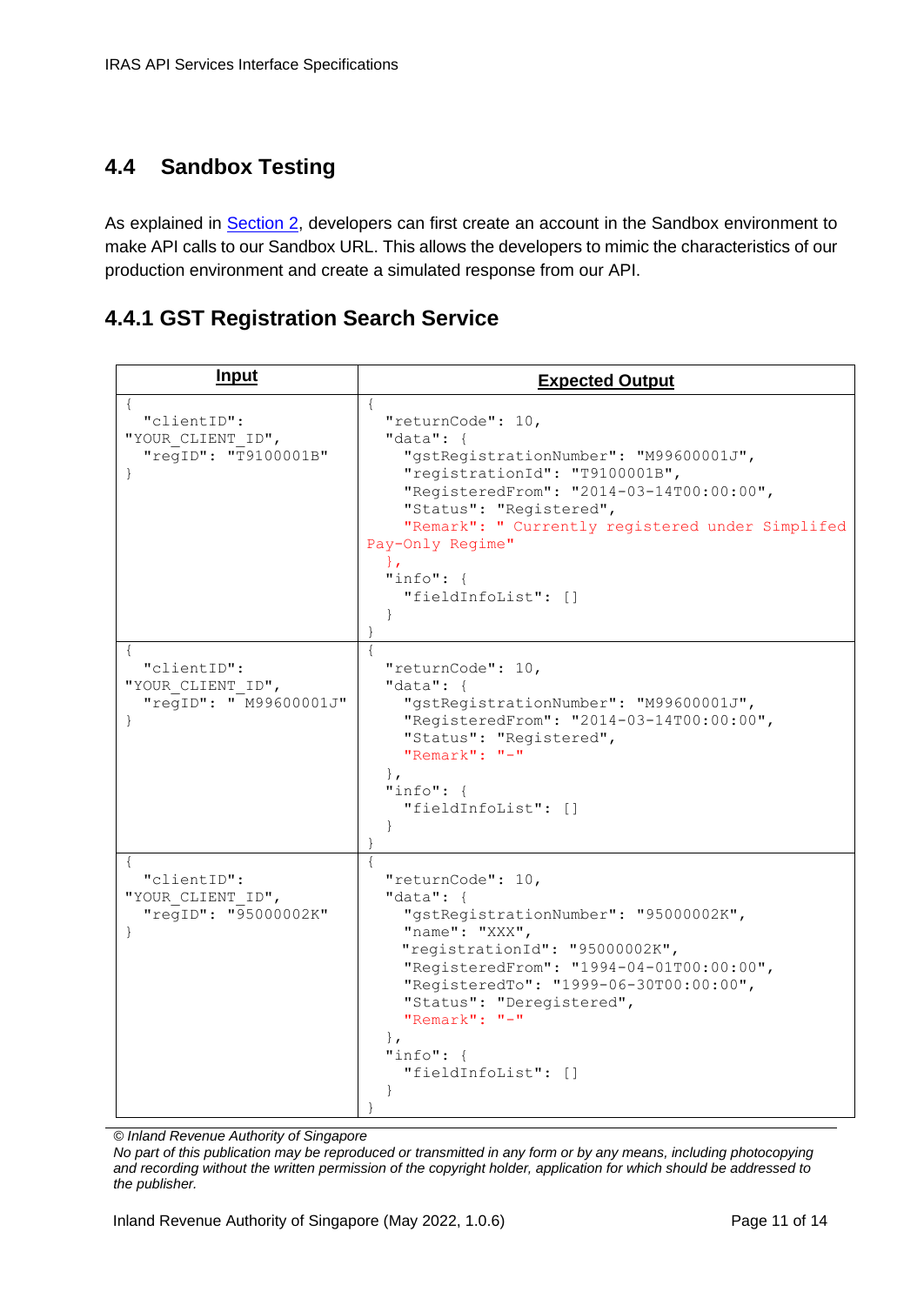| "clientID":           | "returnCode": 10,                                                              |  |
|-----------------------|--------------------------------------------------------------------------------|--|
| "YOUR CLIENT ID",     | $"data":$ {                                                                    |  |
| "regID": "208000002D" | "qstReqistrationNumber": "208000002D",<br>"name": "TEST SANDBOX LIMO SERVICE", |  |
|                       |                                                                                |  |
|                       | "registrationId": "208000002D",                                                |  |
|                       | "RegisteredFrom": "1994-04-01T00:00:00",                                       |  |
|                       | "Status": "Registered",                                                        |  |
|                       | "Remark": " $-$ "                                                              |  |
|                       |                                                                                |  |
|                       | "info": f                                                                      |  |
|                       | "fieldInfoList": []                                                            |  |
|                       |                                                                                |  |
|                       |                                                                                |  |
|                       |                                                                                |  |

*© Inland Revenue Authority of Singapore*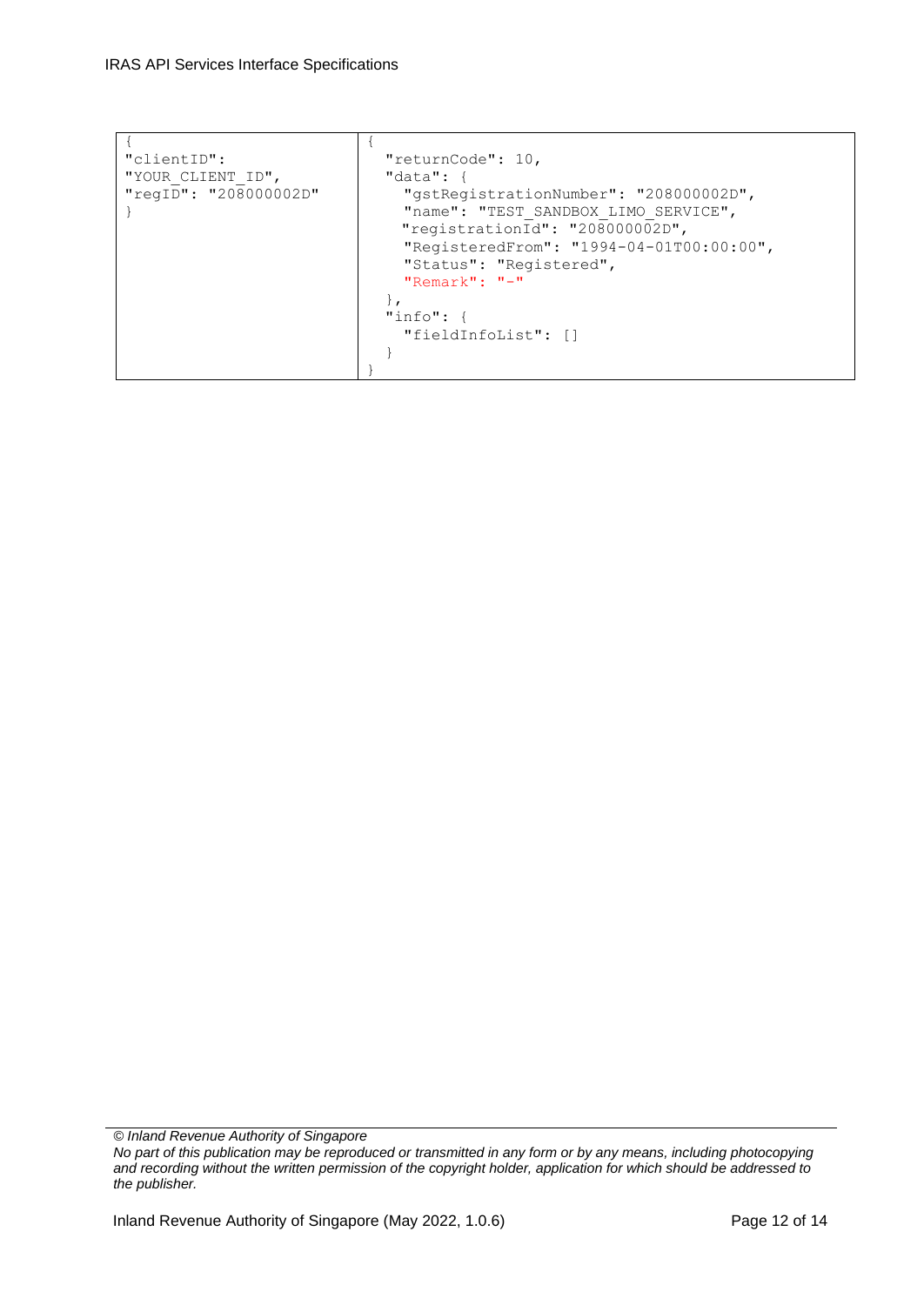# <span id="page-12-0"></span>**5. Sample Code (C#)**

```
using System;
using System.Net;
using System.IO;
using System.Text;
// jsonData – contains data from Section 3.1.1 of this document
public static void callWebAPI(string jsonData, string url)
{
        try
\{var httpWebRequest = (HttpWebRequest)WebRequest.Create(url);
          httpWebRequest.ContentType = "application/json;";
         httpWebRequest.Method = "POST";
          //Step 1: Enter the Client-Id given by IRAS
         httpWebRequest.Headers["X-IBM-Client-Id"] = "{YOUR_CLIENT_ID}";
          //Step 2: Enter the Client-Secret given by IRAS
          httpWebRequest.Headers["X-IBM-Client-Secret"] ="{YOUR_CLIENT_SECRET}";
          // Step 3: Call API using POST
         using (var streamWriter = new StreamWriter(httpWebRequest.GetRequestStream()))
\{ streamWriter.Write(jsonData);
            streamWriter.Flush();
            streamWriter.Close();
 }
          // Step 3a: Output response
          var httpResponse = (HttpWebResponse)httpWebRequest.GetResponse();
         using (var streamReader = new StreamReader(httpResponse.GetResponseStream()))
\{ var result = streamReader.ReadToEnd();
            //print the received reponse
            Console.WriteLine(result);
 }
 }
        catch (WebException e)
\{ if (!string.IsNullOrEmpty(e.Message))
\{ // Step 3b: Print general errors 
            Console.WriteLine("Exception - ");
            Console.WriteLine(e.Message);
 }
         if (e. Response != null)\{ // Step 3c: Print Output response exception
            Stream receiveStream = e.Response.GetResponseStream();
            StreamReader readStream = new StreamReader(receiveStream, Encoding.UTF8);
            // print the error received from Server 
            Console.WriteLine("Response error received - ");
            Console.WriteLine(readStream.ReadToEnd());
          }
        }
}
```
*© Inland Revenue Authority of Singapore*